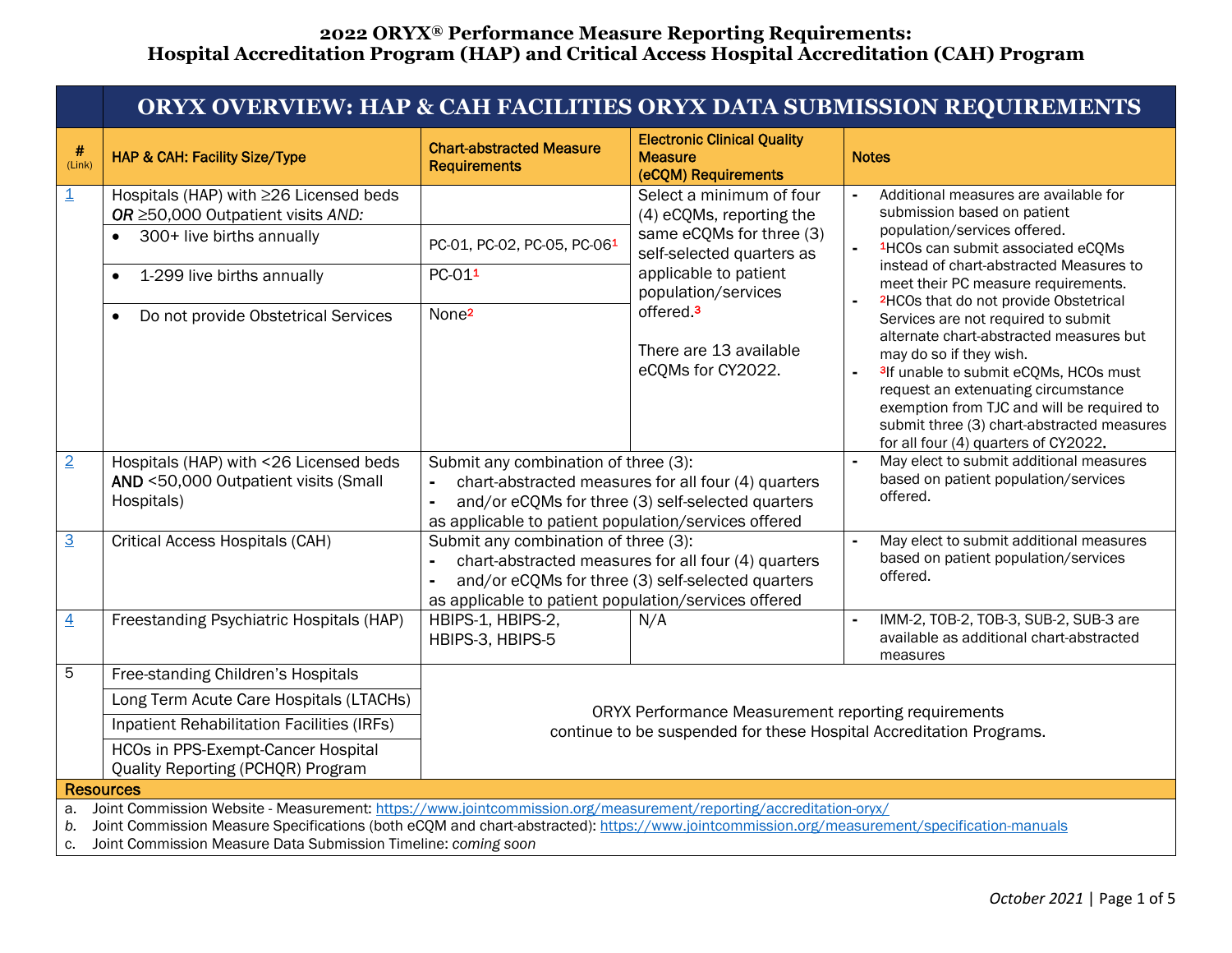# **ORYX OVERVIEW: HAP & CAH**

## Additional Information

### General:

- ▶ NEW: Chart-abstracted and eCQM data submission timelines will be delayed in 2022. A new Joint Commission Direct Data Submission Platform (DDSP) is being built to collect both chart-abstracted and eCQM data. HCOs must continue to collect, aggregate and trend their ORYX measurement data for performance improvement and survey activities. It is anticipated that HCOs will submit their data to the new DDSP in the second half of 2022. A more specific timeline will be communicated when the platform launch date has been determined.
- ▶ NEW: If an HCO is required but unable to submit eCQMs, the HCO must submit an extenuating circumstance request (ECR) form prior to the chartabstracted deadline. HCOs requesting extenuating circumstance for any other reason, must submit an ECR form prior to the deadline of the respective quarter's data submission deadline. Request ECR forms via email to: [HCOORYX@jointcommission.org](mailto:HCOORYX@jointcommission.org)
- ▶ NEW: Eligible hospitals and Critical Access Hospitals (CAHs) must submit a new ECR form for any subsequent years and in no case may an eligible hospital or CAH be granted an exception for more than five consecutive years.
- Neither The Joint Commission nor CMS has retired or removed any chart-abstracted or eCQM measures for CY2022.
- > HCOs that go above and beyond the minimum ORYX eCQM requirements and meet eligibility will be recognized as part of the Pioneers in Quality™ program:<https://www.jointcommission.org/measurement/pioneers-in-quality/>

## Chart-Abstracted:

- All hospitals previously designated as "Specialty Hospitals" for ORYX reporting purposes have requirements based upon licensed beds and/or outpatient visits.
- ▶ Hospitals that do not provide Obstetrical Services are not required to submit alternate chart-abstracted measures but may do so if they wish.
- As with prior years, the Joint Commission has not adopted the CMS "sepsis management bundle" (SEP-1).
- The Joint Commission retained ED-1, IMM-2, and VTE-6 measures as "optional" (CMS retired these measures effective 1/1/2019).

## eCQMs:

- ▶ NEW: For HCOs required or electing to submit eCQMs: HCOs are required to submit eCQM data for a minimum of three (3) self-selected quarters, applicable to the services provided and patient populations served. The quarters do not need to be consecutive.
- ▶ NEW: ePC-07 Severe Obstetric Complications added as a new Joint Commission only eCQM (specifications available by January 2022). There is no corresponding chart abstracted PC-07 measure. This measure is not required for 2022 collection but is offered as an optional measure to meet ORYX eCQM requirements.
- $\triangleright$  HCOs are to submit the same self-selected eCQMs for all three (3) self-selected quarters.
- ▶ In CY 2021, The Joint Commission and CMS added the eCQM Safe Use of Opioids Concurrent Prescribing.
- For any or all of the required chart-abstracted Perinatal Care Measures (PC-01, PC-02, PC-05 and PC-06), HCOs may submit a minimum of three (3) quarters of eCQM data (ePC-01, ePC-02, ePC-05 and ePC-06) instead of four (4) quarters of the corresponding chart-abstracted measures.
- ▶ The Joint Commission continues to evaluate the data received and will begin public reporting when there are enough HCOs participating and enough data to be reliable.
- Hospitals may report additional eCQMs at their discretion (beyond the minimum requirements) applicable to patient population/services offered.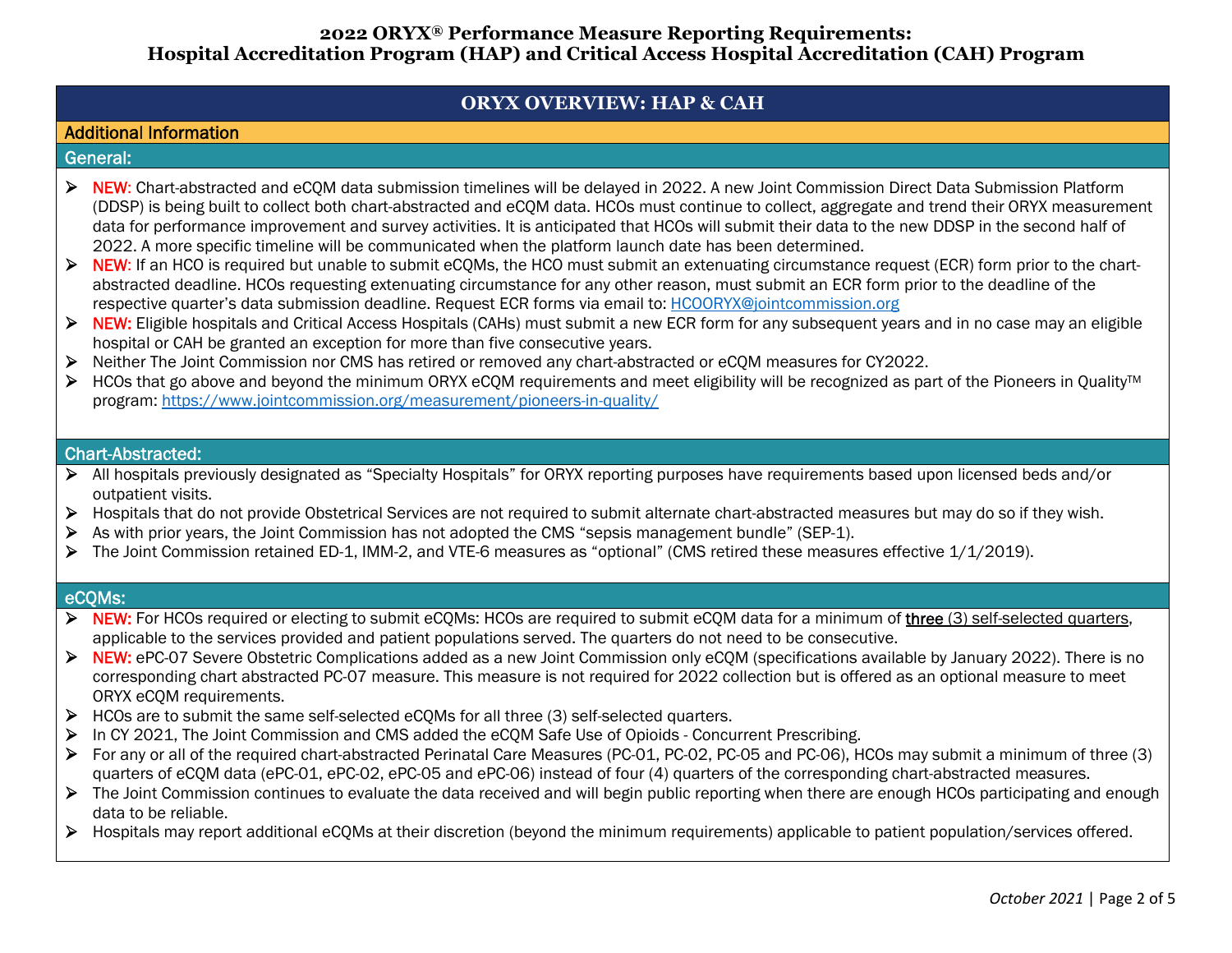<span id="page-2-0"></span>

| <b>FACILITIES REQUIRED TO SUBMIT DATA TO THE JOINT COMMISSION</b>               |                                                                                                   |                                                   |                               |                                             |                                    |                                                                                                              |  |
|---------------------------------------------------------------------------------|---------------------------------------------------------------------------------------------------|---------------------------------------------------|-------------------------------|---------------------------------------------|------------------------------------|--------------------------------------------------------------------------------------------------------------|--|
| 1. Facility Type: Hospitals with ≥26 Licensed beds OR ≥50,000 Outpatient visits |                                                                                                   |                                                   |                               |                                             |                                    |                                                                                                              |  |
| <b>Measure</b>                                                                  | <b>Measure Short Name</b>                                                                         | <b>2022 ORYX</b><br><b>Measures</b>               | <b>Measure Data</b><br>Source | <b>Publicly Reported</b><br>(Ouality Check) | <b>CMS Hospital IQR</b><br>CY 2022 | <b>Additional Comments</b>                                                                                   |  |
| REQUIRED CHART-ABSTRACTED MEASURES                                              |                                                                                                   |                                                   |                               |                                             |                                    |                                                                                                              |  |
| PC-01                                                                           | <b>Elective Delivery</b>                                                                          | Required<br>if HCO provides<br><b>OB</b> services | Chart                         | Yes                                         | Yes                                | See note in eCQM section<br>regarding PC measures                                                            |  |
| <b>PC-02</b>                                                                    | Cesarean Birth                                                                                    | Required                                          | Chart                         | Yes                                         |                                    |                                                                                                              |  |
| <b>PC-05</b>                                                                    | <b>Exclusive Breast Milk Feeding</b>                                                              | if HCO has $\geq$ 300                             | Chart                         | Yes                                         |                                    |                                                                                                              |  |
| <b>PC-06</b>                                                                    | <b>Unexpected Complications in Term Newborns</b>                                                  | live births<br>annually                           | Chart                         | Yes                                         |                                    |                                                                                                              |  |
|                                                                                 | OPTIONAL CHART-ABSTRACTED MEASURES                                                                |                                                   |                               |                                             |                                    |                                                                                                              |  |
| $ED-1$                                                                          | Median ED Arrival to ED Departure-Admit                                                           | Optional                                          | Chart                         | Yes                                         | <b>No</b>                          | HCOs that do not provide                                                                                     |  |
| $ED-2$                                                                          | Admit Decision Time to ED Departure-Admit                                                         | Optional                                          | Chart                         | Yes                                         | <b>No</b>                          | Obstetrical services are not                                                                                 |  |
| HBIPS-1                                                                         | <b>Admission Screening</b>                                                                        | Optional                                          | Chart                         | Yes                                         |                                    | required to submit                                                                                           |  |
| HBIPS-2                                                                         | <b>Physical Restraint</b>                                                                         | Optional                                          | Chart                         | Yes                                         |                                    | alternative chart-abstracted                                                                                 |  |
| HBIPS-3                                                                         | Seclusion                                                                                         | Optional                                          | Chart                         | Yes                                         |                                    | measures but may do so if<br>they wish.                                                                      |  |
| HBIPS-5                                                                         | Antipsychotic Medications at Discharge                                                            | Optional                                          | Chart                         | Yes                                         |                                    |                                                                                                              |  |
| OP-18                                                                           | Median ED Arrival-ED Departure @ Discharge                                                        | Optional                                          | Chart                         | No                                          |                                    |                                                                                                              |  |
| OP-23                                                                           | Head CT or MRI Scan Results-Stroke                                                                | Optional                                          | Chart                         | No                                          |                                    |                                                                                                              |  |
| $IMM-2$                                                                         | Influenza Immunization                                                                            | Optional                                          | Chart                         | Yes                                         |                                    |                                                                                                              |  |
| $SUB-2$                                                                         | Alcohol Use Intervention                                                                          | Optional                                          | Chart                         | Yes                                         |                                    |                                                                                                              |  |
| $SUB-3$                                                                         | Alcohol & Drug Use Treatment @ discharge                                                          | Optional                                          | Chart                         | Yes                                         |                                    |                                                                                                              |  |
| <b>TOB-2</b>                                                                    | <b>Tobacco Use Treatment</b>                                                                      | Optional                                          | Chart                         | Yes                                         |                                    |                                                                                                              |  |
| <b>TOB-3</b>                                                                    | Tobacco Use Treatment @ discharge                                                                 | Optional                                          | Chart                         | Yes                                         |                                    |                                                                                                              |  |
| VTE-6                                                                           | <b>Hospital Acquired VTE</b>                                                                      | Optional                                          | Chart                         | No                                          |                                    |                                                                                                              |  |
| Sepsis                                                                          | Sepsis Measure Bundle (CMS Only)                                                                  | N/A                                               | Chart                         | N/A                                         | Yes                                |                                                                                                              |  |
|                                                                                 | AVAILABLE eCQMs: Select 4 measures for three (3) self-selected quarters (new measures are bolded) |                                                   |                               |                                             |                                    |                                                                                                              |  |
| eED-2                                                                           | Admit Decision Time to ED Departure-Admit                                                         | Available                                         | eCQM                          | No                                          | Yes                                |                                                                                                              |  |
| $eOPI-1$                                                                        | Safe Use of Opioids                                                                               | Available                                         | eCQM                          | <b>No</b>                                   | Yes                                |                                                                                                              |  |
| $ePC-01$                                                                        | <b>Elective Delivery</b>                                                                          | Available                                         | eCQM                          | <b>No</b>                                   |                                    | HCOs can submit PC eCQMs<br>instead of associated chart-<br>abstracted measures<br>(minimum 3 Qtrs. of data) |  |
| ePC-02                                                                          | Cesarean Birth                                                                                    | Available                                         | eCQM                          | <b>No</b>                                   |                                    |                                                                                                              |  |
| $ePC-05$                                                                        | <b>Exclusive Breast Milk Feeding</b>                                                              | Available                                         | eCQM                          | $\overline{No}$                             | Yes                                |                                                                                                              |  |
| $ePC-06$                                                                        | <b>Unexpected Complications in Term Newborns</b>                                                  | Available                                         | eCQM                          | $\overline{N}$                              |                                    |                                                                                                              |  |
| ePC-07                                                                          | <b>Severe Obstetric Complications</b>                                                             | Available                                         | eCQM                          | <b>No</b>                                   |                                    |                                                                                                              |  |
| eSTK-2                                                                          | Discharged on Antithrombotic Therapy                                                              | Available                                         | eCQM                          | <b>No</b>                                   | Yes                                |                                                                                                              |  |
| $eSTK-3$                                                                        | <b>Anticoagulation Therapy</b>                                                                    | Available                                         | eCQM                          | <b>No</b>                                   | Yes                                |                                                                                                              |  |
| eSTK-5                                                                          | Antithrombotic Therapy / Day 2                                                                    | Available                                         | eCQM                          | $\overline{No}$                             | Yes                                |                                                                                                              |  |
| eSTK-6                                                                          | Discharged on Statin Medication                                                                   | Available                                         | eCQM                          | <b>No</b>                                   | Yes                                |                                                                                                              |  |
| eVTE-1                                                                          | Venous Thromboembolism Prophylaxis                                                                | Available                                         | eCQM                          | No                                          | Yes                                |                                                                                                              |  |
| $eVTE-2$                                                                        | ICU Venous Thromboembolism Prophylaxis                                                            | Available                                         | eCQM                          | No                                          | Yes                                |                                                                                                              |  |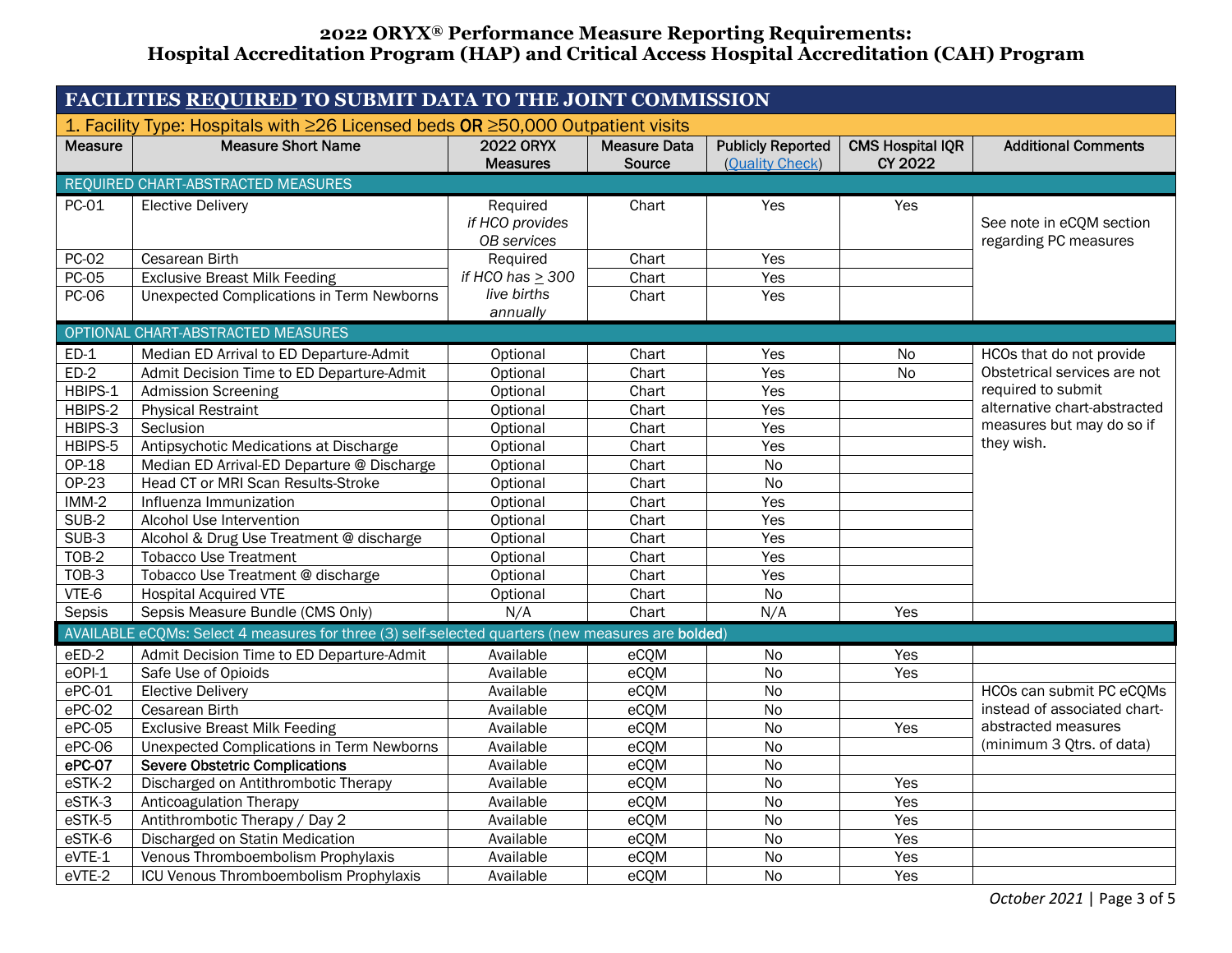<span id="page-3-0"></span>

| FACILITIES REQUIRED TO SUBMIT DATA TO THE JOINT COMMISSION                                         |                                                                              |                                     |                     |                          |                                           |                              |  |  |
|----------------------------------------------------------------------------------------------------|------------------------------------------------------------------------------|-------------------------------------|---------------------|--------------------------|-------------------------------------------|------------------------------|--|--|
| 2. Facility Type: Hospitals with <26 Licensed beds AND <50,000 Outpatient visits (Small Hospitals) |                                                                              |                                     |                     |                          |                                           |                              |  |  |
| 3. Facility Type: Critical Access Hospitals (CAH)                                                  |                                                                              |                                     |                     |                          |                                           |                              |  |  |
| <b>Measure</b>                                                                                     | <b>Measure Short Name</b>                                                    | <b>2022 ORYX</b><br><b>Measures</b> | <b>Measure Data</b> | <b>Publicly Reported</b> | <b>CMS Hospital IQR</b><br><b>CY 2022</b> | <b>Additional Comments</b>   |  |  |
|                                                                                                    |                                                                              |                                     | Source              | (Quality Check)          |                                           |                              |  |  |
|                                                                                                    | AVAILABLE CHART-ABSTRACTED MEASURES                                          |                                     |                     |                          |                                           |                              |  |  |
| PC-01                                                                                              | <b>Elective Delivery</b>                                                     | Available                           | Chart               | Yes                      | Yes                                       | Combination of any three     |  |  |
| <b>PC-02</b>                                                                                       | Cesarean Birth                                                               | Available                           | Chart               | Yes                      |                                           | (3) chart-abstracted         |  |  |
| <b>PC-05</b>                                                                                       | <b>Exclusive Breast Milk Feeding</b>                                         | Available                           | Chart               | Yes                      |                                           | measures and/or eCQMs        |  |  |
| PC-06                                                                                              | <b>Unexpected Complications in Term Newborns</b>                             | Available                           | Chart               | Yes                      |                                           | applicable to patient        |  |  |
| $ED-1$                                                                                             | Median ED Arrival to ED Departure-Admit                                      | Available                           | Chart               | Yes                      |                                           | population/services offered. |  |  |
| $ED-2$                                                                                             | Admit Decision Time to ED Departure-Admit                                    | Available                           | Chart               | Yes                      |                                           |                              |  |  |
| HBIPS-1                                                                                            | <b>Admission Screening</b>                                                   | Available                           | Chart               | Yes                      |                                           |                              |  |  |
| HBIPS-2                                                                                            | <b>Physical Restraint</b>                                                    | Available                           | Chart               | Yes                      |                                           |                              |  |  |
| HBIPS-3                                                                                            | Seclusion                                                                    | Available                           | Chart               | Yes                      |                                           |                              |  |  |
| HBIPS-5                                                                                            | Antipsychotic Medications at Discharge                                       | Available                           | Chart               | Yes                      |                                           |                              |  |  |
| $OP-18$                                                                                            | Median ED Arrival-ED Departure @ Discharge                                   | Available                           | Chart               | $\overline{N}$           |                                           |                              |  |  |
| $OP-23$                                                                                            | Head CT or MRI Scan Results-Stroke                                           | Available                           | Chart               | <b>No</b>                |                                           |                              |  |  |
| $IMM-2$                                                                                            | Influenza Immunization                                                       | Available                           | Chart               | Yes                      |                                           |                              |  |  |
| SUB-2                                                                                              | Alcohol Use Intervention                                                     | Available                           | Chart               | Yes                      |                                           |                              |  |  |
| $SUB-3$                                                                                            | Alcohol & Drug Use Treatment @ discharge                                     | Available                           | Chart               | Yes                      |                                           |                              |  |  |
| TOB-2                                                                                              | <b>Tobacco Use Treatment</b>                                                 | Available                           | Chart               | Yes                      |                                           |                              |  |  |
| TOB-3                                                                                              | Tobacco Use Treatment @ discharge                                            | Available                           | Chart               | Yes                      |                                           |                              |  |  |
| VTE-6                                                                                              | <b>Hospital Acquired VTE</b>                                                 | Available                           | Chart               | <b>No</b>                |                                           |                              |  |  |
| Sepsis                                                                                             | Sepsis Measure Bundle (CMS Only)                                             | N/A                                 | Chart               | N/A                      | Yes                                       |                              |  |  |
|                                                                                                    | AVAILABLE eCOMs (for three (3) self selected quarters) (new measures bolded) |                                     |                     |                          |                                           |                              |  |  |
| eED-2                                                                                              | Admit Decision Time to ED Departure-Admit                                    | Available                           | eCQM                | <b>No</b>                | Yes                                       | Combination of any three     |  |  |
| eOPI-1                                                                                             | Safe Use of Opioids                                                          | Available                           | eCQM                | <b>No</b>                | Yes                                       | (3) chart-abstracted         |  |  |
| ePC-01                                                                                             | <b>Elective Delivery</b>                                                     | Available                           | eCQM                | <b>No</b>                |                                           | measures and/or eCQMs        |  |  |
| $ePC-02$                                                                                           | Cesarean Birth                                                               | Available                           | eCQM                | $\overline{N}$           |                                           | applicable to patient        |  |  |
| ePC-05                                                                                             | <b>Exclusive Breast Milk Feeding</b>                                         | Available                           | eCQM                | <b>No</b>                | Yes                                       | population/services offered. |  |  |
| ePC-06                                                                                             | <b>Unexpected Complications in Term Newborns</b>                             | Available                           | eCQM                | <b>No</b>                |                                           |                              |  |  |
| $ePC-07$                                                                                           | <b>Severe Obstetric Complications</b>                                        | Available                           | eCQM                | <b>No</b>                |                                           |                              |  |  |
| eSTK-2                                                                                             | Discharged on Antithrombotic Therapy                                         | Available                           | eCQM                | <b>No</b>                | Yes                                       |                              |  |  |
| eSTK-3                                                                                             | <b>Anticoagulation Therapy</b>                                               | Available                           | eCQM                | No                       | Yes                                       |                              |  |  |
| eSTK-5                                                                                             | Antithrombotic Therapy / Day 2                                               | Available                           | eCQM                | No                       | Yes                                       |                              |  |  |
| eSTK-6                                                                                             | Discharged on Statin Medication                                              | Available                           | eCQM                | $\overline{N}$           | Yes                                       |                              |  |  |
| eVTE-1                                                                                             | Venous Thromboembolism Prophylaxis                                           | Available                           | eCQM                | <b>No</b>                | Yes                                       |                              |  |  |
| eVTE-2                                                                                             | ICU Venous Thromboembolism Prophylaxis                                       | Available                           | eCQM                | <b>No</b>                | Yes                                       |                              |  |  |